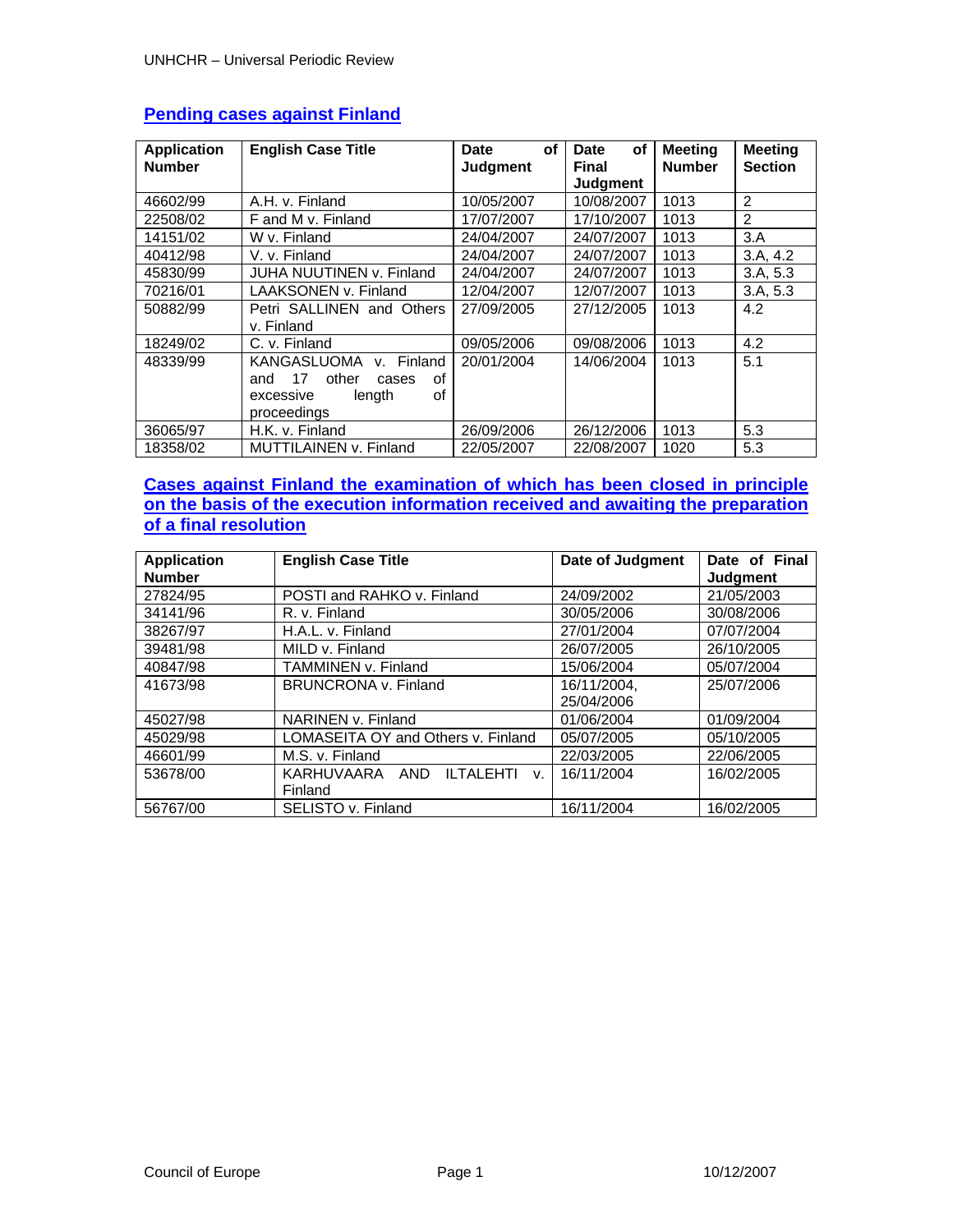# **Main pending cases against Finland**

997 (June 2007) section 5.1

#### *- 12 cases against Finland*

 **- Cases of length of judicial proceedings 48339/99 Kangasluoma, judgment of 20/01/2004, final on 14/06/2004 and other similar cases**  These cases concern the excessive length of civil and criminal proceedings (violations of Article 6§1). Several cases also concern the absence of an effective remedy enabling the applicant to complain of the length of the proceedings (violation of Article 13).

**Individual measures**: None: all the proceedings are closed.

### **General measures**:

 *1) Violation of Article 6*: The Finnish authorities have confirmed that the judgments of the European Court have been translated, published on Finlex and widely disseminated with a covering letter to various authorities concerned (for example to the Parliamentary Ombudsman, the Chancellor of Justice, the Supreme Court, the Supreme Administrative Court, the appeal courts and district courts concerned, the Ministry of Justice, the Ministry of the Interior and the National Bureau of Investigation). • *Assessment*: Taking into account the direct effect given by the national courts to the judgments of the European Court, these measures seem to be sufficient with a view to executing these judgments.

However, the Ministry of Justice has set up a working group to study measures to reduce the length of judicial proceedings. This working group handed over its report to the Minister of Justice on 14/02/2007. It proposes that proceedings may be shortened *inter alia* by making the supervision of the overall length of the cases more efficient, by making the provisions on the jurisdiction of the courts more flexible, by creating more varied compositions of chambers and by making courts' internal working methods and direction more efficient.

*• Information is awaited on the follow-up given to these proposals.* 

 *2) Violation of Article 13*: The Ministry of Justice has set up a working group to study how an effective remedy in cases of excessive length of proceedings can be introduced into the Finnish legal system. The working group delivered its conclusions to the Minister of Justice on 19/01/2007. It proposes that the excessive length of proceedings be compensated by monetary compensation also covering non-pecuniary damages. As a preventive measure, applicants could also make a complaint to a higher court about the length of civil, criminal or administrative proceedings. The conclusions of the working group are now being commented by several authorities and the government's proposal for the draft law will be submitted to Parliament in autumn 2007.

*• Information is awaited on the follow-up given to the legislative amendments.* 

The Deputies agreed to resume consideration of these items:

1. at their 1007th meeting (15-17 October 2007) (DH), in the light of further information to be provided concerning payment of the just satisfaction awarded, if necessary;

2. at the latest at their 1013th meeting (3-5 December 2007) (DH), in the light of further information to be provided concerning general measures.

#### 1007 (October 2007) section 2

# **70216/01 Laaksonnen, judgment of 12/04/2007, final on 12/07/2007**

#### **45830/99 Nuutinen Juha, judgment of 24/04/2007, final on 24/07/2007**

These cases concern the unfairness of certain criminal proceedings brought against the applicants due to the fact that they were not informed in detail of the accusations against them.

In the Laaksonen case, the appeal court found, with no oral hearing, that the applicant had been complicit in a fraudulent bankruptcy in June 1999, even though he had initially been charged with having committed the same offence, but acquitted at first instance. The European Court considered that in the circumstances of the case and given the outcome of the proceedings, the applicant should have been given the opportunity to contest the accusation laid against him (violation of Article 6§1).

In the Nuutinen case, the applicant had been charged with certain tax offences of which he was found guilty at first instance. The appeal court found rather that he had been complicit in these offences as well as in another which had not appeared on the initial list of charges. The European Court considered that his defence rights had been violated in that he had not been able properly to contest this new accusation (violations of Articles 6§1 and 6§3 (a) and (b)).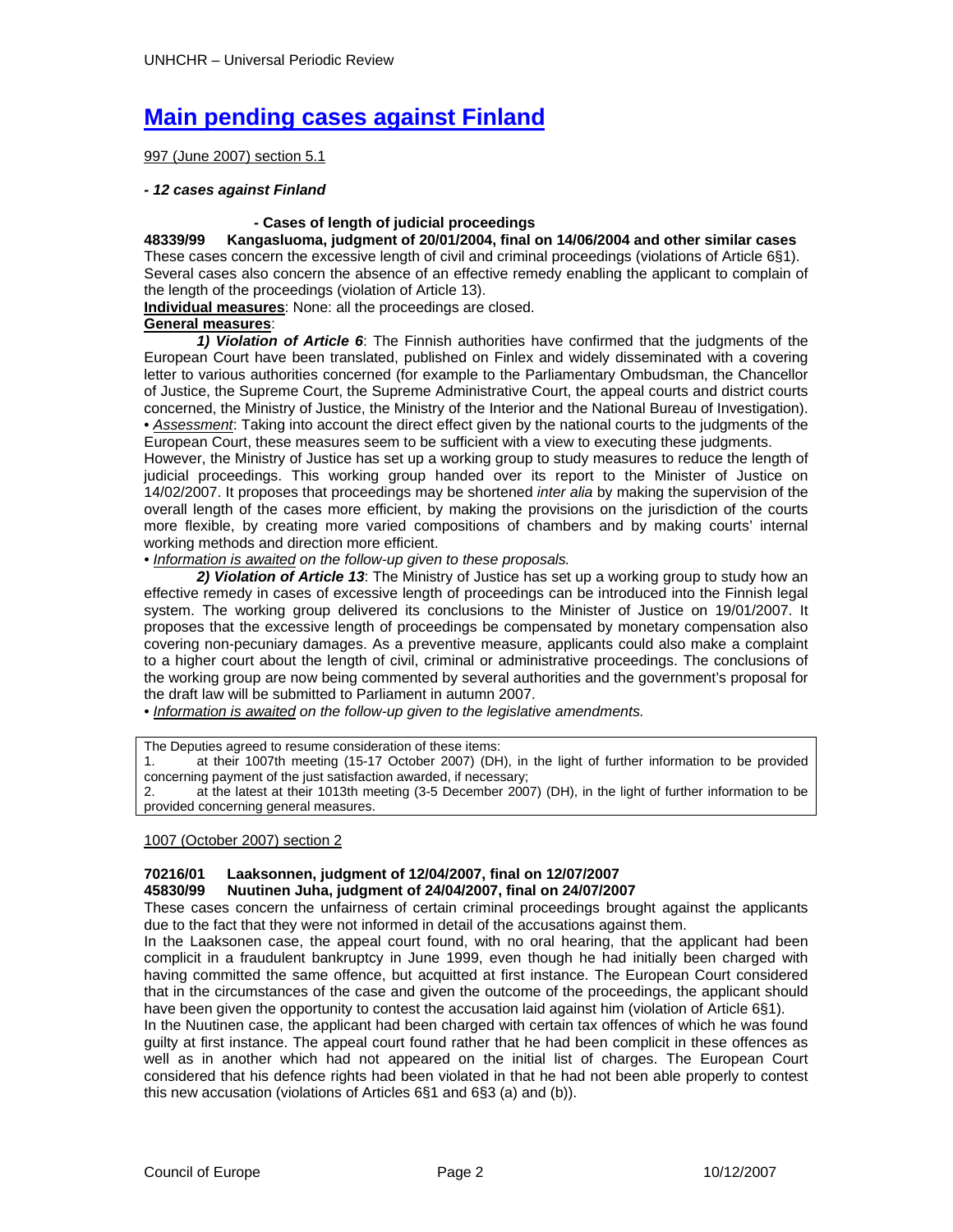**Individual measures**: The European Court awarded just satisfaction in respect of the non-pecuniary damages suffered by the applicants. Furthermore, the applicants may apply for reopening of the cases (Chapter 31, Article 2, of the Code of Judicial Procedure).

*Assessment: No further individual measures seem to be needed.* 

**General measures**: The new Code of Criminal Procedure, which came into force on 01/10/97, provides that an accused may not be convicted of an offence not mentioned in the bill of indictment. This provision was not observed in these cases, as the proceedings at issue began before the entry into force of the new Code and were conducted in conformity with the rules formerly in force.

As regards the lack of oral hearing in the Laaksonen case, even according to the provisions in force at the time, the appeal court could not change the district court's judgment without holding an oral hearing. The current Code of Judicial Procedure contains the same provision.

Furthermore, the judgments of the Court have been published in the legal database *Finlex*  (www.finlex.fi).

*• Confirmation of dissemination is awaited.* 

The Deputies decided to resume consideration of these items:

1. at their 1013th meeting (3-5 December 2007) (DH), in the light of information to be provided concerning the payment of the just satisfaction, if necessary;

2. at the latest at their 1020th meeting (4-6 March 2008) (DH), in the light of further information to be provided concerning the confirmation of dissemination of the European Court's judgment.

1007 (October 2007) section 2

#### **14151/02 W., judgment of 24/04/2007, final on 24/07/2007**

The case concerns the unfairness of criminal proceedings brought against the applicant for sexual abuse of four children during the summer of 2000. Neither the applicant nor his counsel were given the opportunity to question the children and the applicant was convicted on the sole basis of video recordings of the children's evidence gathered before the proceedings began (violation of Article 6§1 taken together with Article 6§3 (d)).

**Individual measures**: The European Court awarded just satisfaction in respect of the non-pecuniary damage suffered by the applicant following the domestic proceedings at issue. The applicant may also apply for reopening of the case (Chapter 31, Article 2, of the Code of Judicial Procedure).

*Assessment: no further individual measure seems necessary.* 

**General measures**: The Code of Judicial Procedure was amended on 01/10/2003 to the effect that the testimony of a person under 15 years of age, or a mentally disturbed person, recorded on audio or videotape during a pre-trial investigation may be used as evidence if the accused has been provided with an opportunity to have questions put to the person giving the testimony (chapter 17, Article 11(2)). Furthermore, the judgment of the Court has been published in the legal database *Finlex*  (www.finlex.fi).

*Assessment: No further general measures seem to be needed.* 

The Deputies,

1. decided to resume consideration of this item at their 1013th meeting (3-5 December 2007) (DH), in the light of further information to be provided concerning the payment of the just satisfaction, if necessary; 2. recalled that all other execution measures have already been taken.

#### 992 (April 2007) section 4.2

## **50882/99 Sallinen Petri and others, judgment of 27/09/2005, final on 27/12/2005**

The case concerns search and seizure of privileged material at the first applicant's law firm in the course of police investigation and also affecting the rights of his clients (violation of Article 8).

The European Court found that the Finnish law did not provide proper legal safeguards in that it was unclear about the circumstances in which privileged material could be subject to search and seizure. The interference in question was not thus "in accordance with the law" in the meaning of Article 8 and the applicants were therefore deprived of the protection to which they were entitled.

**Individual measures:** Taking into account that seized material has either returned to the first applicant or destroyed and that the other consequences of the violation found in this case have been redressed by the Court through the award of a just satisfaction compensating the non-pecuniary damage suffered by the applicants, no further individual measure seems necessary.

**General measures:** The Deputy Chancellor of Justice has invited the Ministry of Justice to examine whether there is need to amend the legislation in order to clarify the relationship between the Coercive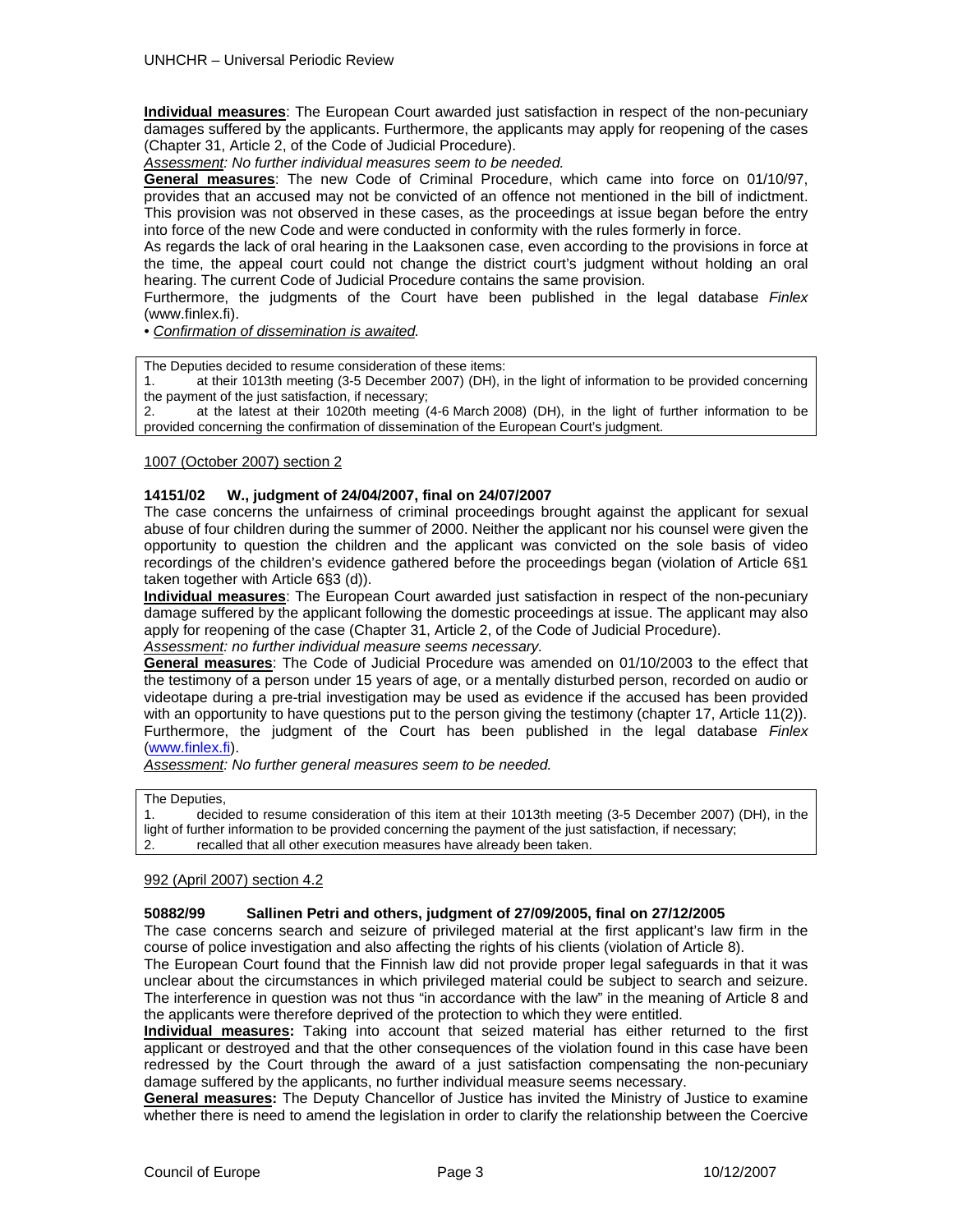Measures Act, the Code of Judicial Procedure and the Advocates Act. A working group will be appointed in March 2007 to examine the overall renewal of the Coercive Measures Act. In this context it will also examine what kind of measures should be taken on the basis of the present judgment and on the jurisprudence of the European Court in general. An extensive preliminary report has already been made on this issue also referring to the present judgment.

The judgment of the European Court has been translated and published on the Finlex database and sent out to several national authorities.

*• Additional information awaited on the results of the working group, on the nature of the measures to be taken and on the proposed timetable for their adoption.* 

The Deputies decided to resume consideration of this item at the latest at their 1013th meeting (4-5 December 2007) (DH), in the light of further information to be provided concerning general measures.

#### 992 (April 2007) section 4.2

#### **18249/02 C., judgment of 09/05/2006, final on 09/08/2006<sup>1</sup>**

This case concerns a violation of the applicant's right to respect for his family life due to a Supreme Court decision reversing two judgments of lower courts awarding the applicant custody of his children (violation of Article 8).

The custody had initially been awarded to the children's mother, who lived in Finland with her female partner. Following the mother's death in 1999, a District Court decision, confirmed at appeal, awarded custody to the father, who lives in Switzerland. However, the Supreme Court reversed these judgments, instead awarding custody to the mother's partner, with whom the children had been living since 1993 and with whom they had continuously expressed the wish to live.

The European Court found that the Supreme Court, in giving exclusive weight to the children's views without considering any other factors, in particular the applicant's rights as a father, had effectively given the children, both of whom were at least 12, an unconditional power of veto. Moreover, the European Court found that the Supreme Court had acted without holding a hearing and without requiring any investigation or expert testimony which might have clarified the parties' positions.

**Individual measures:** The applicant may apply for reopening of the case (Chapter 31, Article 2, of the Code of Judicial Procedure); it should be noted in this context that the children are now 17 and 19. In addition the European Court awarded the applicant just satisfaction in respect of the non-pecuniary damage sustained.

However, the just satisfaction in respect of costs and expenses was seized by the Finnish authorities against previous debts of the applicant. The applicant has complained about this situation.

*• Bilateral contacts are under way concerning this issue.* 

**General measures:** In view of the direct effect of the Convention and its case-law in Finnish law, the publication and dissemination of the European Court's judgment to all judicial authorities appears useful to prevent new, similar violations.

• *Information provided by the Finnish authorities:* 

 *1) Publication and dissemination:* The judgment of the European Court has been published in the judicial database *Finlex* (www.finlex.fi) and it has been widely disseminated *inter alia* to the Supreme Court, Supreme Administrative Court, Ministry of Justice and the Ombudsman for Children.

 *2) Additional measures:* The Ministry of Justice is planning to modify the Law on Seizure so that the seizure of just satisfaction awarded by the European Court would no longer be possible. The working group which has been appointed to examine the problem of length of proceedings and the lack of an effective remedy has already proposed a similar amendment to the Law on Seizure.

*• Additional information is awaited on the results of the working group.*

The Deputies decided to resume consideration of this item at the latest at their 1007th DH meeting (16-17 October 2007) (DH), in the light of information to be provided on general measures as well as on possible individual measures.

1007 (October 2007) section 2

#### **40412/98 V., judgment of 24/04/2007, final on 24/07/2007**

 1 The Secretariat proposes to postpone this case to the 1013th DH meeting (3-5 December 2007).